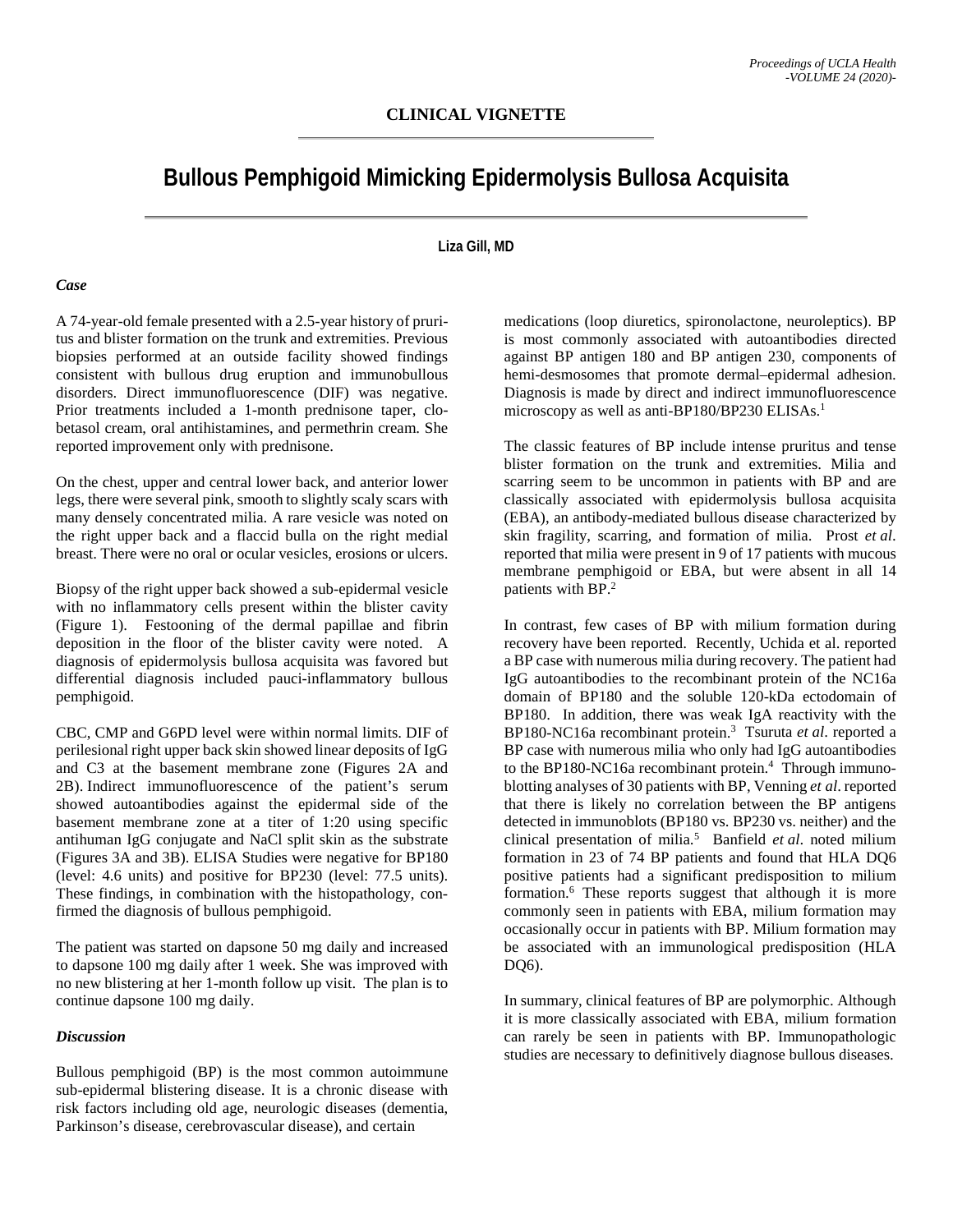## *Figures*



Figure 1.



Figure 2A.



Figure 2B.



Figure 3A.



Figure 3B.

## **REFERENCES**

- 1. **Bernard P, Antonicelli F**. Bullous Pemphigoid: A Review of its Diagnosis, Associations and Treatment. *Am J Clin Dermatol*. 2017 Aug;18(4):513-528. doi: 10.1007/s40257- 017-0264-2. Review. PubMed PMID: 28247089.
- 2. **Prost C, Labeille B, Chaussade V, Guillaume JC, Martin N, Dubertret L**. Immunoelectron microscopy in subepidermal autoimmune bullous diseases: a prospective study of IgG and C3 bound in vivo in 32 patients. *J Invest Dermatol*. 1987 Dec;89(6):567-73. PubMed PMID: 3316411.
- 3. **Uchida S, Oiso N, Koga H, Ishii N, Okahashi K, Matsuda H, Hashimoto T, Kawada A**. Refractory bullous pemphigoid leaving numerous milia during recovery. *J Dermatol*. 2014 Nov;41(11):1003-5. doi: 10.1111/1346-8138.12650. PubMed PMID: 25346302.
- 4. **Tsuruta D, Brzezinski P, Koga H, Ohata C, Furumura M, Hashimoto T**. Bullous pemphigoid with prominent